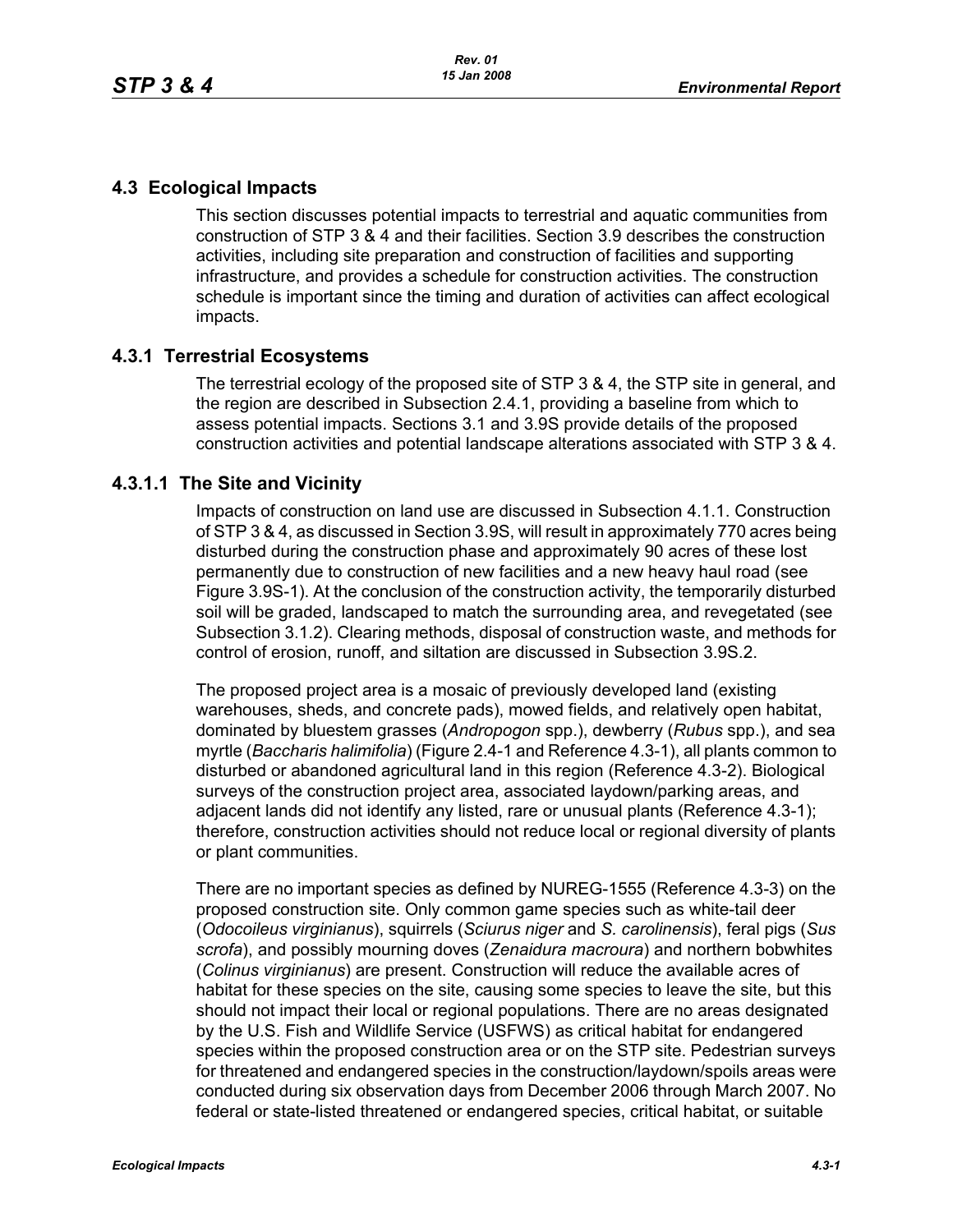habitats associated with potential species were observed during those surveys (Reference 4.3-1).

Three listed species (bald eagle, brown pelican, and alligator) have been observed within the STP site (see Subsection 2.4.1). The Texas Prairie Wetland Project is located several hundred yards from the STP 3 & 4 site, but given the distance from the construction site and the limited duration of the construction activities, the long-term presence of waterbirds on the site should not be impacted by construction. Therefore, STP 3 & 4 construction activities should have no impact on important species, including threatened and endangered terrestrial species. There are no other known federal or state projects within the region that could affect or potentially affect the same threatened and endangered species (or their habitats) that exist on or near the STP site. STPNOC has initiated consultations with the USFWS, the National Oceanic and Atmospheric Administration Fisheries Service, and Texas Parks and Wildlife Department (TPWD) regarding endangered and threatened species (Reference 4.3-4, Reference 4.3-5, and Reference 4.3-6).

Based on information received from the Texas Parks and Wildlife Department TPWD, an active bald eagle nest is located on the STP site near its eastern boundary. Although recently delisted under the Endangered Species Act (Reference 4.3-7), the bald eagle remains protected under the Bald and Golden Eagle Protection Act (References 4.3-7). On June 1, 2007, new national management guidelines for bald eagles, which established a single recommended protection zone to extend out 660 feet from each eagle nest, were enacted for all bald eagles in the lower 48 states (Reference 4.3-8). No activities related to construction of STP 3 & 4 will occur within one mile of the eagle nest.

#### **4.3.1.1.1 Wetlands**

The status of twelve wetlands within the construction footprint (including laydown and spoil areas) was assessed by ENSR in 2006/2007 (Reference 4.3-1). ENSR used U.S. Army Corps of Engineers 1987 wetland delineation criteria to classify the sites, based on environmental parameters such as hydrology, soils, and vegetation, as well as history of land use. Given that the twelve wetlands were not directly connected to waters of the United States, and did not fall within the 100-year floodplain, there was no historic evidence that the wetlands existed before site construction, and that ENSR classified these wetlands as isolated, all wetlands were classified as non-jurisdictional. One of these wetlands (Wetland No. 001 – Reference 4.3-1), which is 0.165 acre in size, is located in the cooling tower footprint and will have to be filled. This is less than 5% of the total wetland acreage (3.9 acres) within the construction footprint and temporary laydown and spoil areas. These remaining 11 sites will be avoided during the construction phase, thus limiting direct impacts (see Figure 3.9S-1).

Several surface water and storm water drainage ditches are likely to be impacted and/or filled during construction. The east-west drainage ditch (Figure 2.4-3) in the power block footprint is approximately 8 to 10 feet wide, and approximately 4 to 5 feet deep, although the water is normally restricted to a more narrow channel (approximately 2 to 4 feet wide) approximately 1 to 2 feet deep. This ditch has several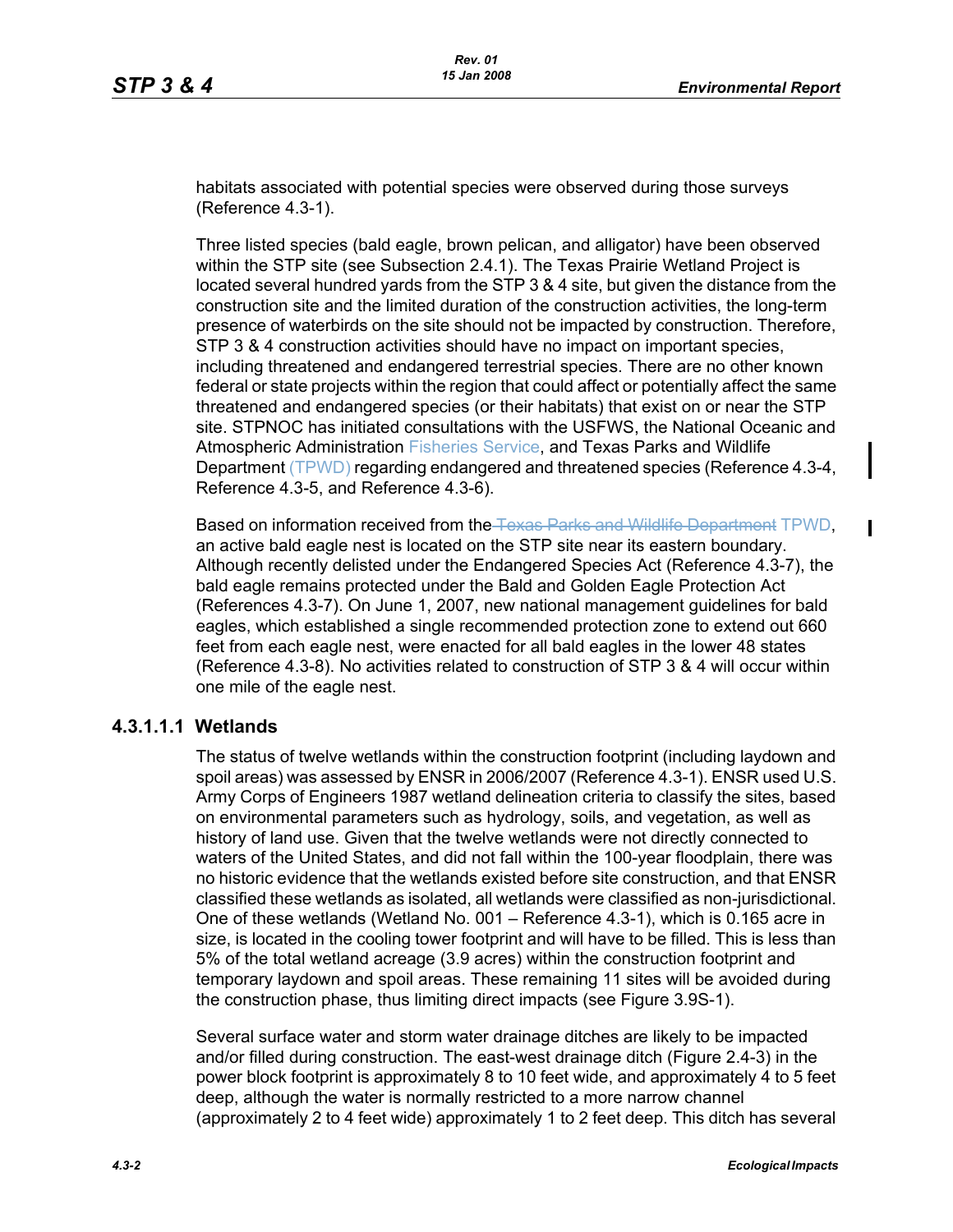perpendicular ditches draining into it from the industrial land between the ditch and the berm. Portions of the ditch margins are mowed to the water level, other portions are vegetated with small shrubs (primarily sea myrtle) and semiaquatic grasses/rushes. This ditch will be relocated 650–700 feet north of its present position, just north of the new power block.

Another man-made ditch within the construction area is Little Robbins Slough (Figure 2.4-1). Its upstream reaches are found in the proposed borrow and spoils area, and it then flows south past the western edge of the Main Cooling Reservoir (MCR) toward the marsh. This slough was relocated to its present location during STP 1 & 2 construction in the late 1970s to replace the drainage function of the original slough that was filled to create the MCR (Reference 4.3-2). STP is committed to employing best construction management practices (see Subsection 3.9S.2) to reduce the amount of construction-area erosion and limit the sediment entering the site drainages, such as Little Robbins Slough, thus minimizing downstream sedimentation effects on flora and fauna. Aside from Little Robbins Slough, other storm water and surface water ditches created on historically upland habitat were routinely maintained and thus were not considered jurisdictional waters (Reference 4.3-1).

# **4.3.1.1.2 Other Construction Impacts**

Noise is another potential construction-related activity that could impact wildlife at the proposed STP 3 & 4 construction site. Although noise levels in construction areas can be high (up to 100 dBA at 100 feet from sources of noise) and of varying duration, these high local noise levels would not be expected to propagate far beyond the boundaries of the construction site (Reference 4.3-9). Table 3.9S-2 shows the rapid attenuation of construction noise over relatively short distances. For example, at 400 feet from the source of 100 dBA construction noise, noise levels have generally dropped to 60–80 dBA, below levels known to startle small mammals and waterfowl (Reference 4.3-9). Even with this attenuation, some displacement of local small mammals and birds due to noise is expected during construction activities. This displacement may be permanent for some species and temporary for others. These impacts are considered SMALL, generally short-term, localized, and not ecologically significant.

Avian mortality because of collisions with man-made structures is sometimes a concern with very tall structures, although it varies relative to species characteristics such as size, flight behavior, and habitat use, and other characteristics including weather, landscape features, and size/type of equipment/structures (Reference 4.3- 10). While poor conditions occasionally result in major bird kills, such mortalities are not thought to significantly impact common/abundant bird species. STP 1 & 2 have not experienced any such major bird kills. The proposed facilities are similar to existing STP facilities and there should be little additional impact. Avian collisions during STP 3 & 4 construction should be negligible and these impacts SMALL.

## **4.3.1.1.3 Transmission Corridors**

As discussed in Subsection 2.2.2, there are no new transmission corridors for STP 3 & 4; however, some upgrading of transmission line conductors would be necessary on one 20-mile long right-of-way. There would be small ecological impacts associated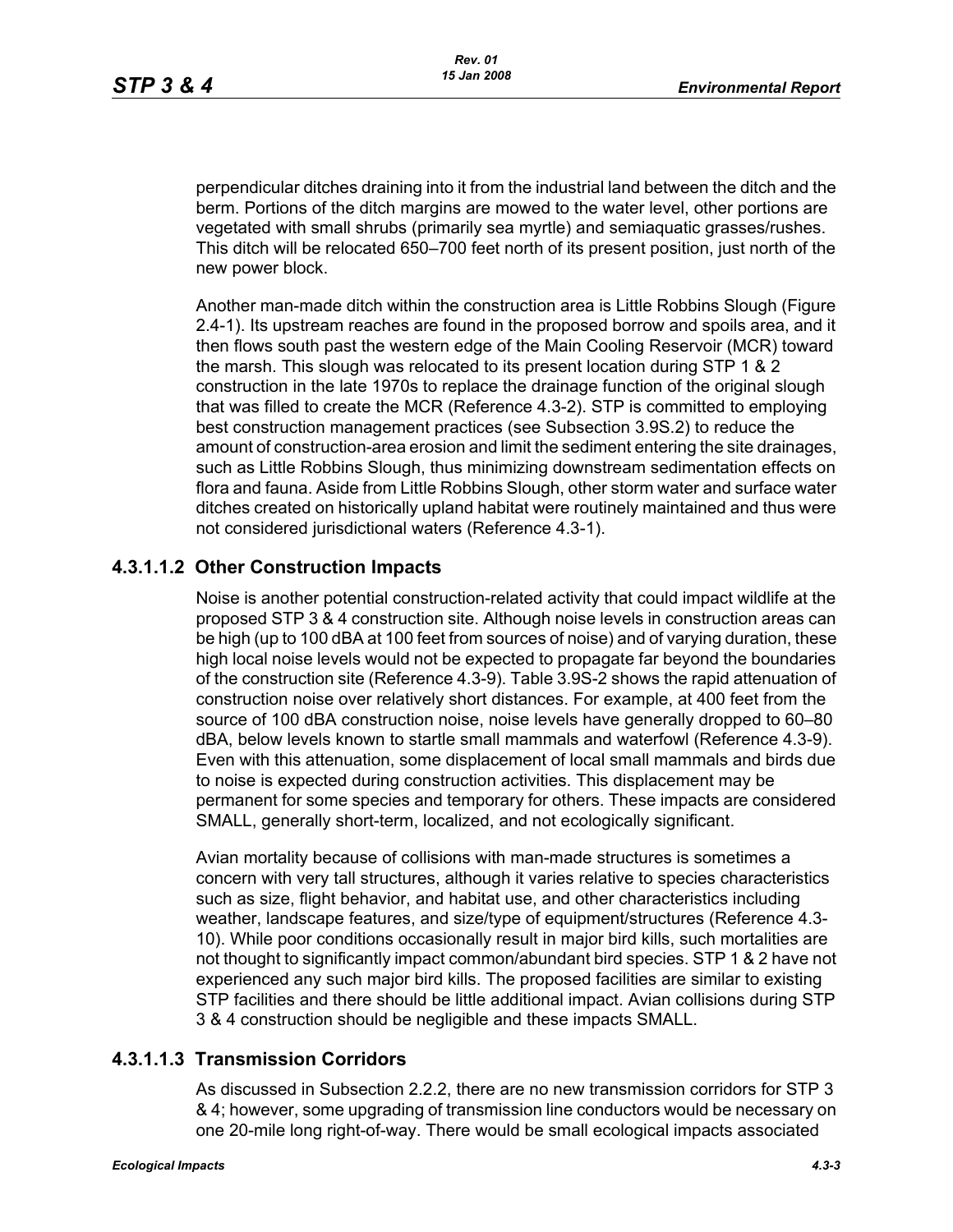with noise/movement of construction equipment and workers involved in changing out conductors and installing replacement towers. This kind of work normally involves a crew with several flatbed "conductor trucks" (carrying large cable spools) and large bucket trucks. A variety of birds, small mammals, and larger mammals (white-tailed deer) could be disturbed by this activity, but the impact of this disturbance in most circumstances would be minor—animals moving away or avoiding the area for several days while crews are working. Many of the STP-associated transmission lines traverse mostly agricultural lands (Reference 4.3-11), thus there would be few animals using the corridors for activities other than foraging or possibly resting. Nesting of some ground-nesting birds (e.g., Northern bobwhite, wild turkeys, meadowlark, horned lark, killdeer) in adjacent habitats could be disrupted temporarily if these species are present and if the work is carried out during the spring/early summer nesting period. If work is carried out in non-nesting periods, impacts to birds will be SMALL and negligible.

## **4.3.1.2 Summary**

In summary, construction will result in the loss of some common habitats for local wildlife, although the impacts cannot be quantitatively assessed because population data for species on and near the STP site are not available. However, approximately 800 acres of the construction-impacted areas (borrow and spoil, parking, etc.) will be available as wildlife habitat when construction is complete, and relatively similar open habitats will remain on site and are present offsite. Construction activities should not reduce local biodiversity or impact threatened or endangered species. Potential impacts of construction noise and bird collisions during construction should be negligible. Therefore, construction-related impacts to terrestrial resources are considered SMALL.

## **4.3.2 Aquatic Ecosystems – Construction Impacts**

Section 3.9S includes a footprint of the proposed construction area, a description of construction methods, and a proposed construction schedule.

#### **4.3.2.1 Impacts to Impoundments and Streams**

Construction impacts on aquatic habitats in the immediate area, which range from temporary disturbance to permanent loss, are described in this section. As discussed in Subsection 4.2.1, the following surface water bodies are on or near the site:

- $MCR(7,000 \text{ acres})$
- Kelly Lake  $(34.4 \text{ acres})$  and the slough that feeds it
- **Little Robbins Slough, which drains into a coastal marsh north of Matagorda Bay**
- **Drainage areas associated with two unnamed sloughs**
- West branch of the Colorado River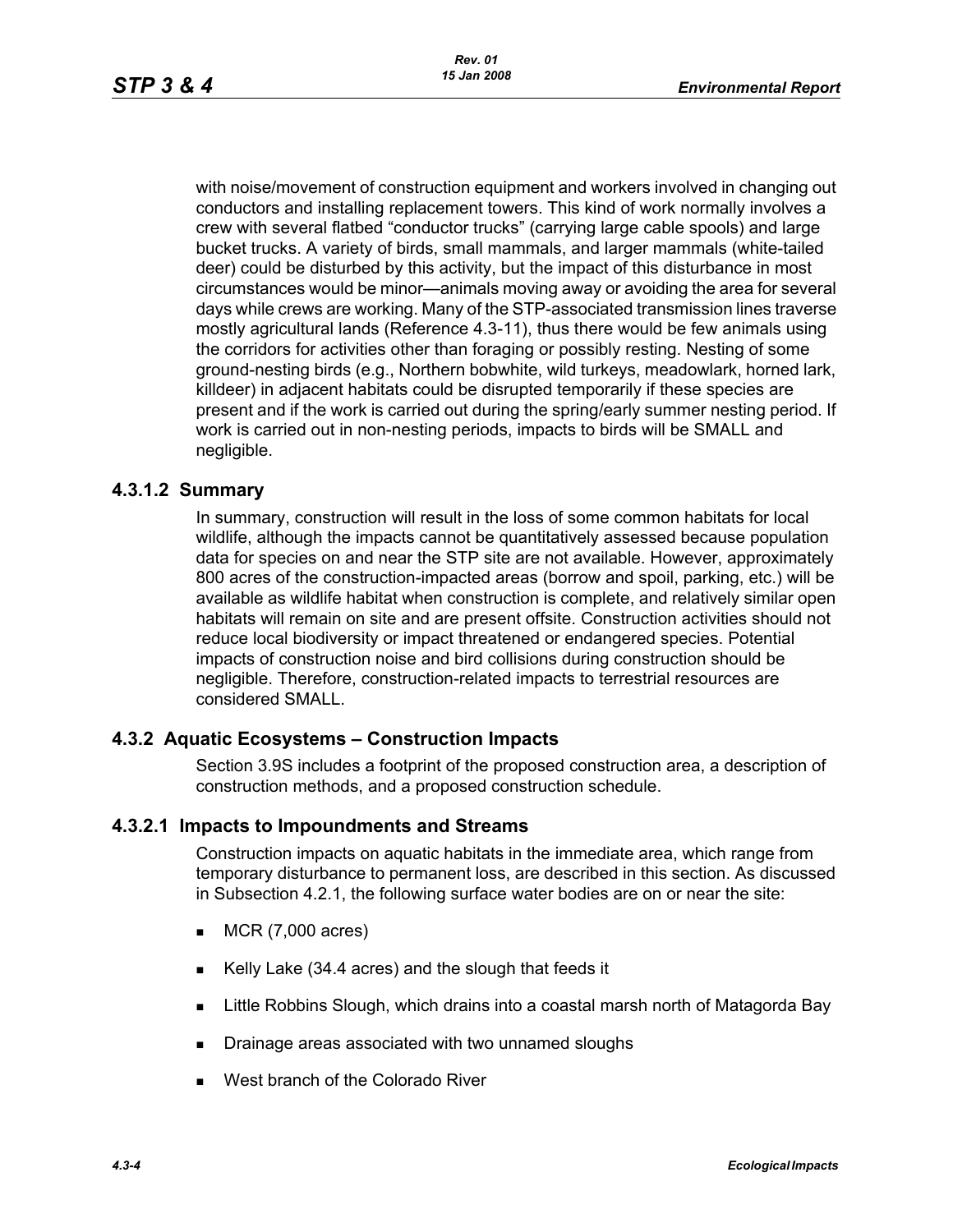As discussed in Subsection 3.9S.3.10, a permanent sheet pile cofferdam will be installed on the east and west side of the north separation dike of the MCR to facilitate construction of the new intake and pumphouse for STP 3 & 4, while a temporary cofferdam will be erected on the interior of the MCR embankment to facilitate installation of the discharge structure. Installation of these cofferdams and associated dewatering systems would allow earth-moving and construction equipment to operate on dry ground, which is more efficient than working "blind" from shore or barge. This also provides the added benefit of reducing the potential for erosion and sedimentation. Sediment and soil removed would be transported to an onsite spoils area in an upland area in the southwest portion of the site, preventing this material from moving into site wetlands and watercourses. The areas up-slope and adjacent to the new circulating water intake/discharge construction area will be stabilized with erosioncontrol devices appropriate to soil type and terrain to ensure that soil loosened by heavy equipment is not carried into the MCR with storm water runoff. When construction has been completed, the disturbed areas will either be rip-rapped or seeded with a mixture of grasses and legumes to establish a perennial vegetative cover and prevent erosion. Although best construction management practices will be employed during construction of the cofferdams and intake/discharge structures, some erosion and sedimentation is to be expected in the immediate area of construction during the construction period. Suspended sediment can interfere with respiration and feeding of benthic macroinvertebrates and fish, while deposited sediment can smother benthic organisms and degrade fish spawning areas. However, some benthic organisms and most juvenile and adult fish are able to leave areas with high sediment loads and move to areas offering better water quality.

As described in Reference 4.3-1 and Subsection 4.1.1.1, construction of STP 3 & 4 would require filling an approximately 0.165-acre, non-jurisdictional wetland. When a wetland or other surface water body is filled by construction activities, and aquatic organisms are present, impacts to these organisms are expected. If the water body has an outlet, and the disturbance is gradual rather than abrupt, some animals may relocate. Oftentimes, however, construction impacts to small wetlands or other surface waters result in loss of the fishes and invertebrates, which is anticipated to occur for this wetland. No rare or unique aquatic species is known or thought to occur in the construction zone (see Subsection 2.4.2).

The aquatic species that occur on site are ubiquitous, common, and easily located in nearby waters, as described in Subsection 2.4.2. The 1975 Final Environmental Statement (FES-CP) (Reference 4.3-12, pages 4–7) listed species common in wetlands near the site, including the grass shrimp (*Palaemonetes kadiakensis*), crayfish (several genera occur in the area) (Reference 4.3-13), blue crab (*Callinectes sapidus*), red shiner (*Cyprinella lutrensis*), mosquitofish (*Gambusia affinis*), silverband shiner (*Notropis shumardi*), sailfin molly (*Poecilia latipinna*), green sunfish (*Lepomis cyanellus*), warmouth (*Lepomis gulosus*), bluegill (*Lepomis macrochirus*), white crappie (*Pomoxis annularis*), tidewater silverside (*Menidia peninsulae*), striped mullet (*Mugil cephalus*), and several species of killifish (Family *Cyprinodontidae* Cyprinodontidae, likely *Lucania* sp. and *Fundulus* spp.). A survey of the STP 1 & 2 Essential Cooling Pond in 2002 yielded two fish species: the sailfin molly and the sheepshead minnow (*Cyprinodon variegatus*) (Reference 4.3-14). In May 2007,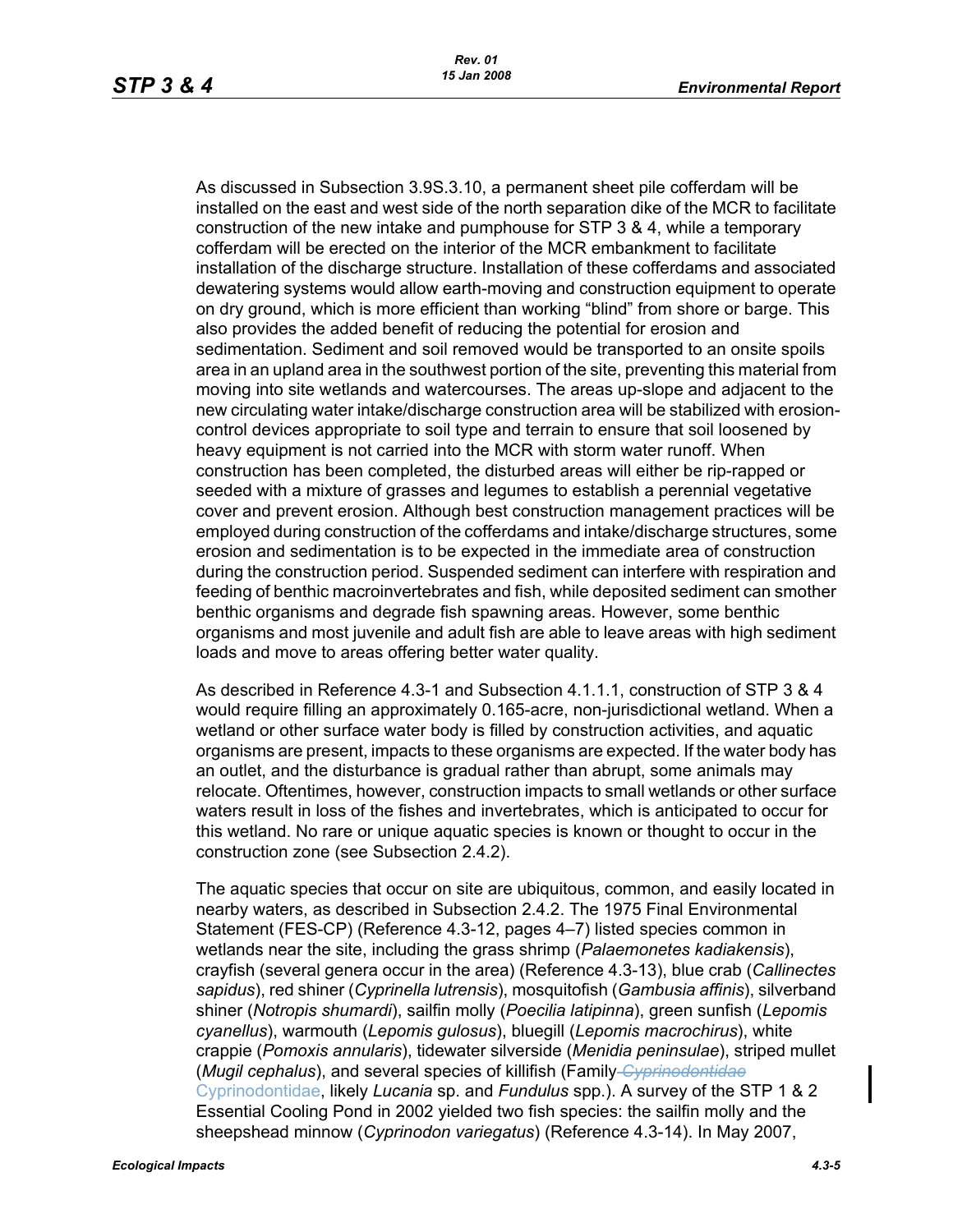STPNOC commissioned a rapid bioassessment of the 1500-meter-long drainage ditch that crosses the area slated for construction (Reference 4.3-15). The bioassessment was intended to characterize the water quality and fish community of the ditch before its relocation, supporting the assessment of construction impacts. Fish collections from the STP ditch system were dominated by mosquitofish, sunfish (largemouth bass and three common *Lepomids*), sailfin molly, and sheepshead minnow. Most of these common species tend to be tolerant of salinity and temperature fluctuations, and are ubiquitous in coastal wetlands along the Gulf Coast (see Subsection 2.4.2).

In addition to the crustaceans (shrimp, crayfish, and crab) mentioned above, important aquatic invertebrate species in the wetland include the juvenile stages of flying insects. Although the wetland areas themselves are considered a sensitive and valuable resource, the particular wetlands that would be impacted on site are not substantively distinguishable from other wetland acreage in the vicinity, as discussed in Subsection 4.3.1. The 1975 FES-CP (Reference 4.3-12) indicated that the rerouting of Little Robbins Slough would cause declines in several insect populations, including midges, beetles, mayflies, biting midges, dragonflies, and damselflies. Potential impacts were considered acceptable because these ubiquitous species readily recolonize available surface waters, and so would not be lost to the area.

Several other drainages and impoundments at the site may be moderately impacted during construction. Proposed construction activities that could potentially affect onsite water bodies are described in Section 4.2. It is possible, and even likely, that some sediment would be deposited in the onsite wetlands, impoundments, and channels, with rainfall runoff during and immediately following construction. Best construction management practices would reduce the amount of erosion and sedimentation associated with construction, however, and would limit impacts to aquatic communities in down-gradient water bodies. Although unlikely, it is also possible that excavated soil placed in the proposed spoils and overflow storage area would be disturbed and move with storm water runoff into streams on site. Details of potential impacts are given in Subsection 4.2.1 and summarized here:

- **Increased runoff from approximately 111 acres of impervious surfaces for new** buildings (reactor containment building, turbine building), structures (e.g., switchyard, cooling towers), and parking lots.
- Increased sediment loads into onsite drainages and sloughs resulting from land clearing and disturbances for constructing infrastructure such as roads and storm water drainage systems, and disturbance of currently vegetated areas for construction laydown areas, concrete batch plants, sand/soil/gravel stockpiles, and construction-phase parking area.
- Filling of one small, isolated, non-jurisdictional wetland contained in the footprint of the cooling towers.

During construction, effects to aquatic ecosystems may result from sedimentation (because of erosion of surface soil) and, to a lesser extent, spills of petroleum products. A recent report on human impacts to stream water quality listed siltation as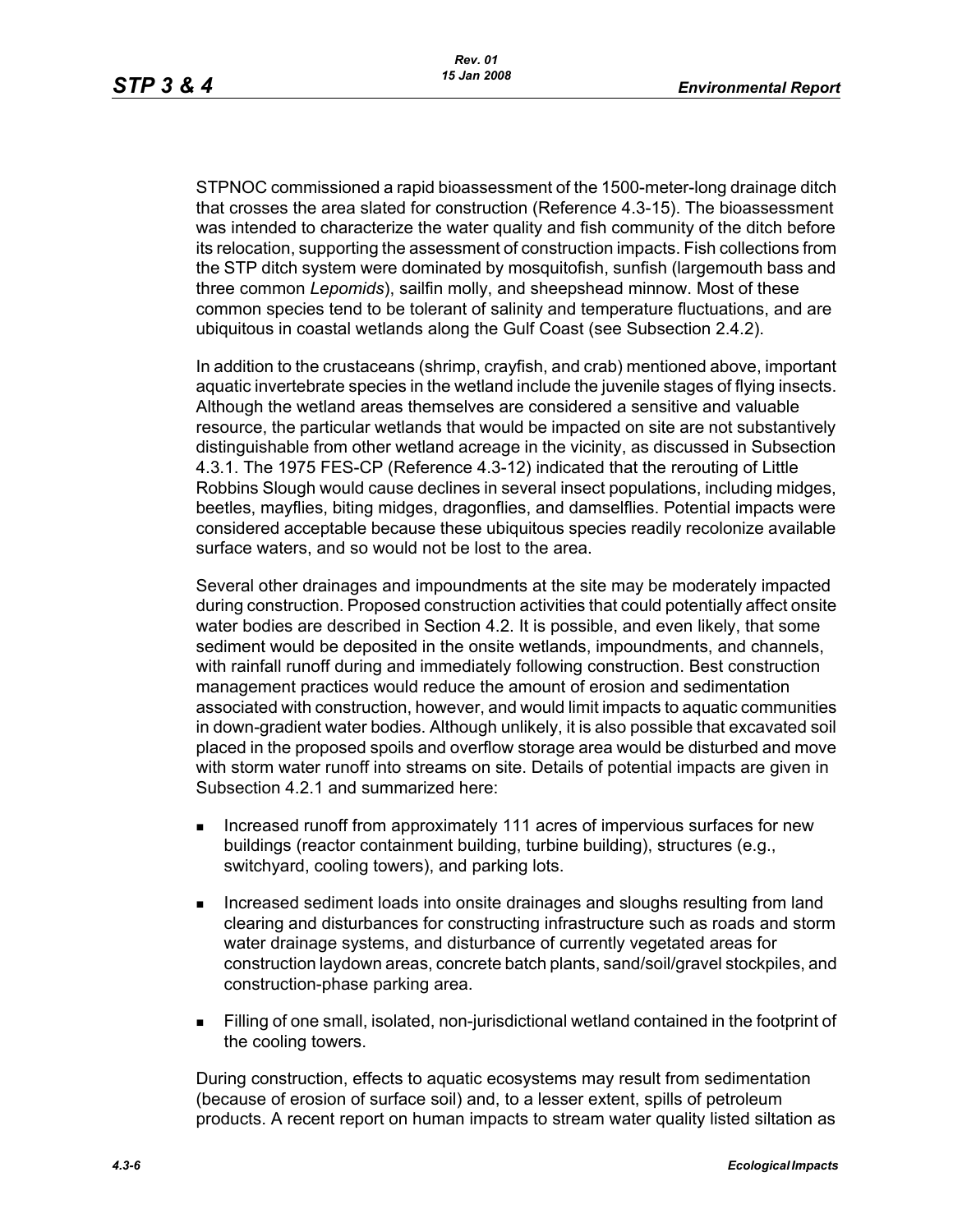the primary cause of stream degradation by a wide margin (Reference 4.3-16). In a nationwide survey by the USFWS on impacts to stream fisheries, sedimentation was named the most important factor (Reference 4.3-16).

Three major groups of aquatic organisms are typically affected by the deposition of sediment in streams: (1) aquatic plants, (2) benthic macroinvertebrates, and (3) fish. The effects of excess sediment in streams, including sediment generated by construction activities, are influenced by particle size. Finer particles may remain suspended, blocking the light needed for photosynthesis, and initiating a cascade of effects following from damage to primary producers. Turbidity associated with suspended sediments may reduce photosynthetic activity in both periphyton and rooted aquatic plants. Suspended particles may also interfere with respiration in invertebrates and newly hatched fish, or reduce their feeding efficiency by lowering visibility. Slightly larger particles fall out of suspension to the substrate, where they can smother eggs and developing fry, fill interstitial gaps, or degrade the quality of spawning grounds. As the gaps in the substrate are filled, habitat quality is decreased for desirable invertebrates such as Ephemeroptera, Plecoptera, and Trichoptera, and less desirable oligochaetes and chironomids become dominant. Such changes in the benthic community assemblage result in a loss of fish forage, and a subsequent reduction in fish populations (Reference 4.3-16).

Construction sites are known to contribute to erosion, which can then lead to sedimentation in streams. In addition to road construction, which contributes significantly to sedimentation, construction-related activities such as excavation, grading for drainage during and after construction, temporary storage of soil piles, and use of heavy machinery all disturb vegetation and expose soil to erosive forces. Reducing the length of time that disturbed soil is exposed to the weather is one of the most effective ways of controlling excess erosion and sedimentation (Reference 4.3- 16).

The construction contractor will avoid or minimize construction impacts to water resources through best management practices and good construction engineering practices such as storm water retention basins and silt screens. A Storm Water Pollution Prevention Plan (SWPPP) that specifies methods for control of erosion and sedimentation will be prepared before construction in accordance with guidelines provided by the Texas Commission of Environmental Quality (Reference 4.3-17).

Preventing onsite erosion by covering disturbed areas is a preferred method of controlling sedimentation. When erosion cannot be prevented entirely, intercepting and retaining sediment before it reaches a stream is a high priority (Reference 4.3-15). For example, new retention ponds and connecting drainage ditches would collect surface water runoff from the construction area, as described in Subsection 4.2.1. Sediment carried in the water from construction and dewatering activities would be trapped in the ditches and ponds rather than carried to the point of discharge, thereby reducing the sediment load in receiving waters.

 $\mathbf I$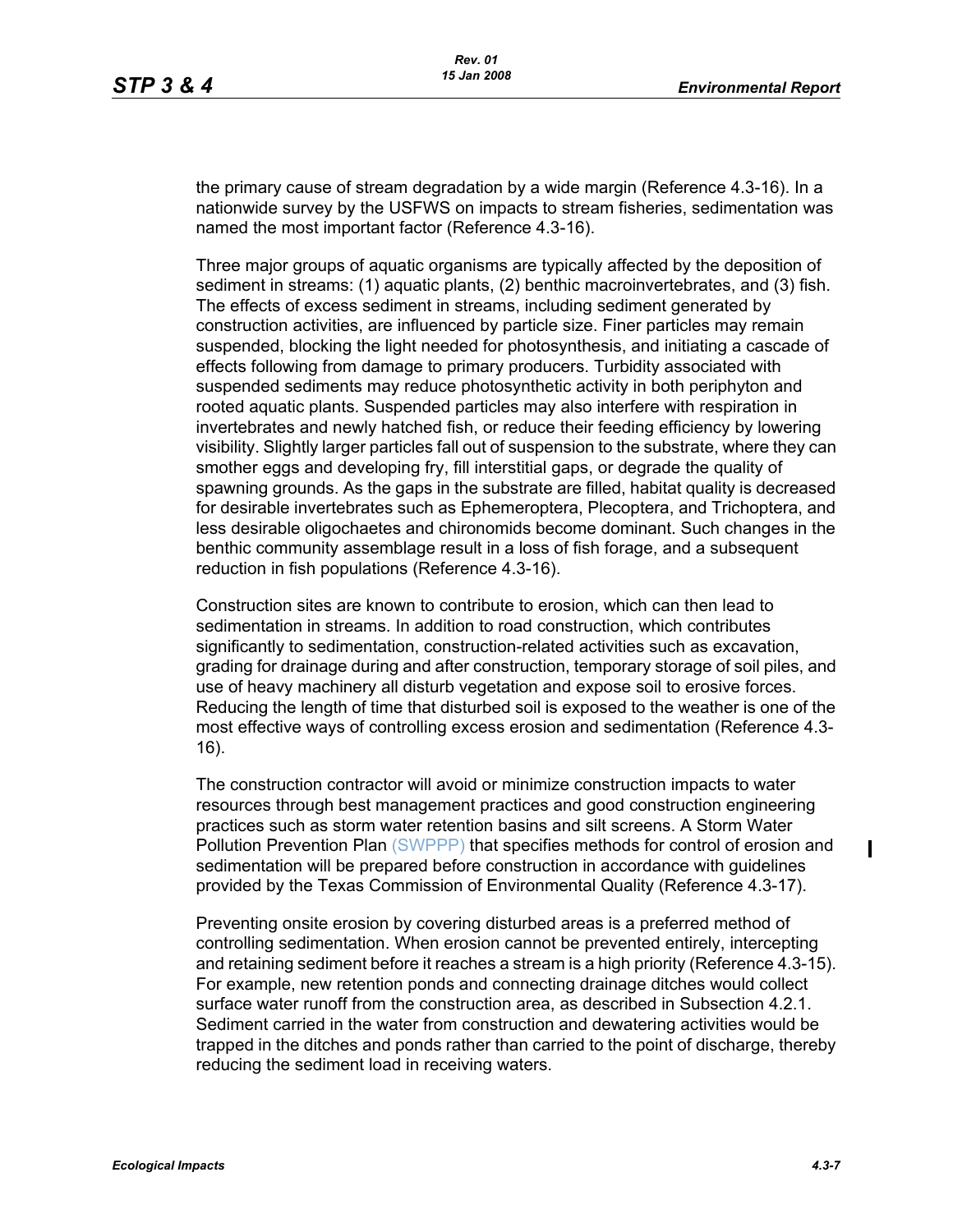Any small spills of construction-related fluids, such as petroleum products, would be mitigated according to a Spill Contingency and Control Plan developed for construction activities.

No significant impacts to Little Robbins Slough or to the coastal marsh at its terminus at Matagorda Bay are expected. Construction of STP 3 & 4 will not require any alteration of Little Robbins Slough, and would not affect any rare or specially protected aquatic species in the man-made channel or in the coastal marshes of Matagorda Bay, as none occur there (Reference 4.3-12). Temporary, minimal sedimentation is possible, as discussed above.

Construction activities will not affect Kelly Lake, which is protected from sedimentation and surface runoff by a large drainage ditch.

#### **4.3.2.2 Impacts to Colorado River and Matagorda Bay**

As described in Subsection 4.2.1, no significant sedimentation or runoff into the Colorado River is expected from construction of the STP 3 & 4 generating facilities and associated infrastructure. The construction area is more than two miles from the river, and surface runoff would be channeled away from the river. Construction activities at the Reservoir Makeup Pumping Facility (RMPF) and Spillway and Blowdown Facilities (includes spillway discharge channel and blowdown pipeline) would be limited to installing new pumps in the existing bays at the RMPF.

STPNOC anticipates that some dredging will be required to prepare the existing barge slip for vessels transporting large components such as reactor vessels and steam generators to the STP site. Dredging for the barge slip would increase turbidity and siltation downstream of the barge slip area, which could affect spawning beds of freshwater fish species that spawn in shallows (e.g., sunfishes, some Notropids) or spawn in holes (e.g., catfish) in the immediate vicinity of the landing. Any impacts would occur over a relatively brief period (one spawning season) and would not produce long-term or lasting impacts. During construction of the existing barge slip, which involved removal of 50,000 cubic yards of earth along the west bank of the Colorado River, sheet piling was erected around the construction area to reduce soil erosion and limit downstream increases in turbidity and siltation. Similar measures could be employed to limit the effect of siltation associated with dredging. Less than one acre of benthic habitat and associated resident biota was believed destroyed by construction of the existing barge slip (Reference 4.3-12).

No threatened or endangered species are expected to be affected by the proposed construction. As part of the review of the original license application for STP 1 & 2, the USFWS provided a Section 7 consultation, under the Endangered Species Act Amendments of 1978 (PL 95-632), stating that no endangered or threatened aquatic species occurred near the site (Reference 4.3-11). However, a single blue sucker was captured in a gill net at a Colorado River sampling station 1.5 miles upstream of the STP site by biologists conducting preoperational surveys of the lower Colorado River in 1973 (Reference 4.3-2). The blue sucker is currently listed as Threatened by  $T_{\text{EXAS}}$ Parks and Wildlife TPWD (Reference 4.3-18), but was not listed by the state at the time of capture in 1973. This species, which is found in large, unpolluted rivers with strong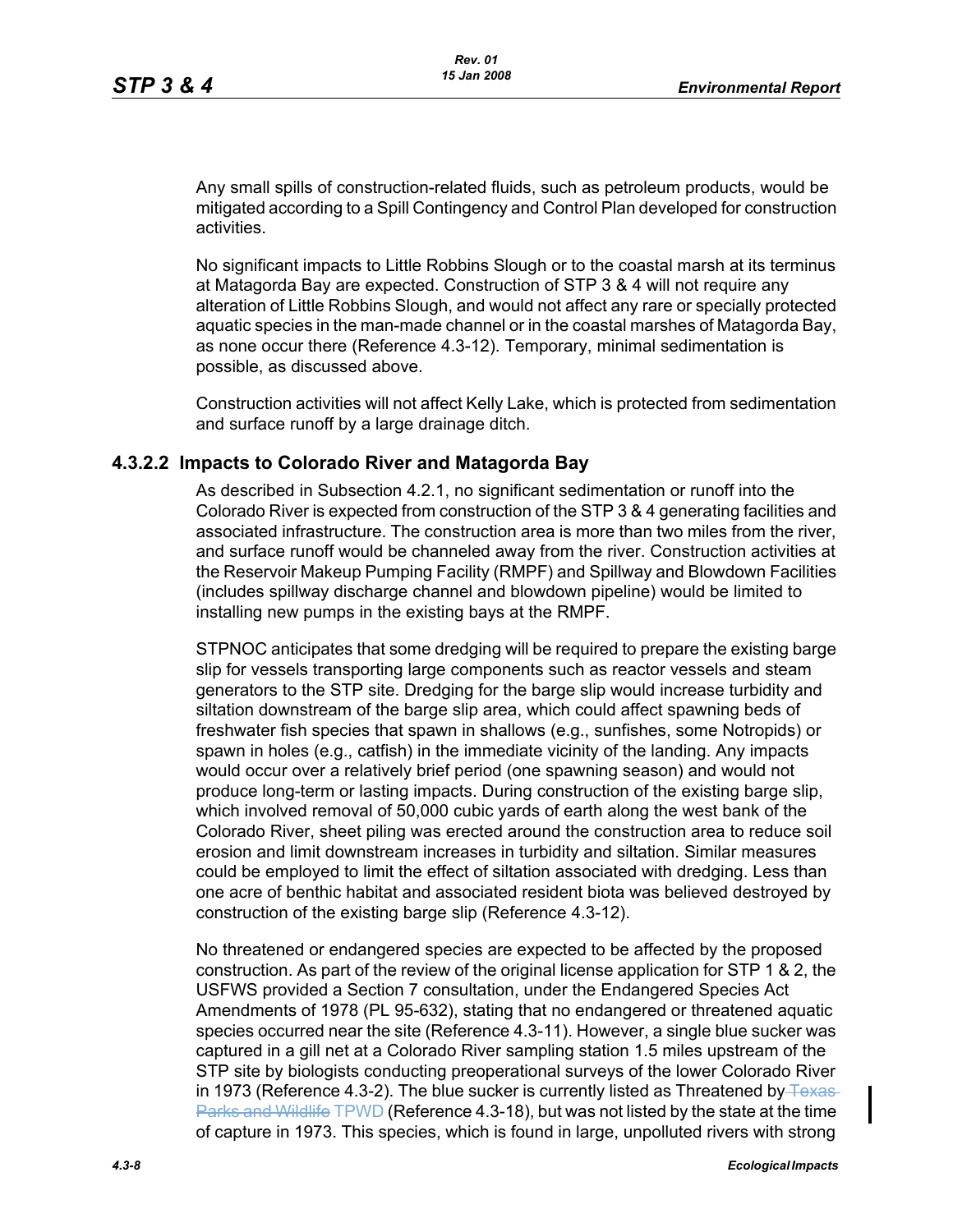currents and firm (often gravel or rock) substrates (Reference 4.3-19, Reference 4.3- 20, Reference 4.3-21), is known to exist in small numbers in segments of the Colorado River well upstream of the plant (Reference 4.3-22), but should not be affected by the proposed construction.

The assemblage of aquatic species present in the Colorado River near the project area varies throughout the year due to spawning and migration patterns of individual fish and invertebrate species, as described in Subsection 2.4.2. Interannual variability is also high, mediated by precipitation throughout the drainage basin (Reference 4.3-12).

The season of the year in which construction occurs would determine which specific aquatic resources within Matagorda Bay may be affected. However, because the area to be disturbed is small and in a protected near shore area that is already dedicated to intake functions, the overall impact on aquatic species is expected to be SMALL and temporary.

## **4.3.2.3 Transmission Corridors**

No incremental effect on aquatic resources within the transmission corridors is expected to result from construction or operation of STP 3 & 4.

#### **4.3.2.4 Summary**

Construction activities that may cause erosion that could lead to harmful deposition in aquatic water bodies would be (1) of relatively short duration, (2) permitted and overseen by state and federal regulators (Reference 4.3-16), and (3) guided by an approved Storm Water Pollution Prevention Plan SWPPP. Some wetland habitats occur within the area expected to be affected by construction activities; however, no important aquatic species are expected to be affected. Impacts to aquatic communities from construction would be SMALL and temporary, and would not warrant mitigation.

#### **4.3.3 References**

- 4.3-1 "Ecological Survey Report Unit 3 and 4 Licensing Project, South Texas Project Electric Generating Station," ENSR Corporation, Prepared for STP Nuclear Operating Company by ENSR Corporation, Houston, Texas, Wadsworth, Texas, Document No. 10720-008, March 2007.
- 4.3-2 "South Texas Project, Units 1 and 2, Environmental Report," HL&PC (Houston Lighting and Power Company) 1974, Docket Nos. 50-498 and 50- 499, July 1, 1974, and subsequent amendments.
- 4.3-3 "Environmental Standard Review Plan: Standard Review Plans for Environmental Reviews for Nuclear Power Plants," NRC 1999. NUREG-1555, Office of Nuclear Reactor Regulation, Washington, D.C., October.

П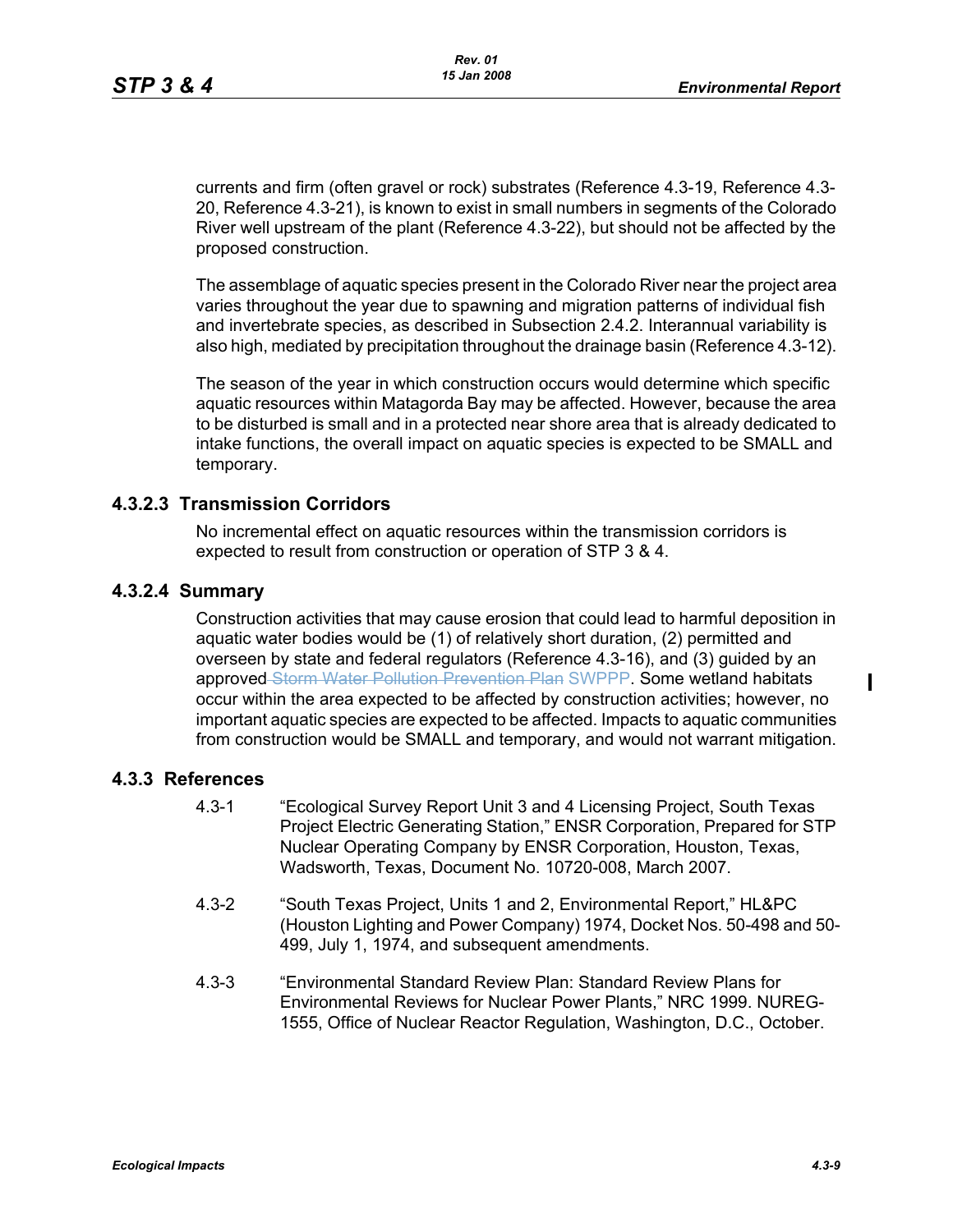- 4.3-4 Letter with enclosures to Ms. Moni Devora Belton, U.S. Fish and Wildlife Service, Houston, Texas, received from Ms. Sandra L. Dannhardt, Environmental Supervisor, South Texas Project. RE. Threatened and endangered species consultation, STPEGS Units 3 and 4 Licensing Project, Matagorda County, Texas. STI No. 32111260, January, 23, 2007.
- 4.3-5 Letter with enclosures to Mr. Rusty Stafford, National Oceanic and Atmospheric Administration, Galveston, Texas, received from Ms. Sandra L. Dannhardt, Environmental Supervisor, South Texas Project. RE. Threatened and endangered species consultation, STPEGS Units 3 and 4 Licensing Project, Matagorda County, Texas. STI No. 32111261, January, 23, 2007.
- 4.3-6 Letter with enclosures to Ms. Celeste Brancel, Texas Parks and Wildlife Department, Environmental Review Coordinator, Austin, Texas, received from Ms. Sandra L. Dannhardt, Environmental Supervisor, South Texas Project. RE. Threatened and endangered species consultation, STPEGS Units 3 and 4 Licensing Project, Matagorda County, Texas. STI No. 32111259, January 23, 2007.
- 4.3-7 "Endangered and Threatened Wildlife and Plants: Removing the Bald Eagle in the Lower 48 States from the List of Endangered and Threatened Wildlife, Final Rule." USFWS, Federal Register 72(130):37345-37372, 2007.
- 4.3-8 "National Bald Eagle Management Guidelines," USFWS, 2007. Available at http://www.fws.gov/migratorybirds/issues/BaldEagle/Mgmt.Guidelines.200 7.pdf.
- 4.3-9 "Environmental Impact Data Book," Golden 1980. Golden J., R. P. Ouellete, S. Saari, and P.N. Cheremisinoff, Ann Arbor Science Publishers, Ann Arbor, Michigan.
- 4.3-10 "Avian Collisions with Utility Structures: Biological Perspectives," Brown, W. M. 1993. Pp. 12-1 – 12-13 in Proceedings: Avian Interactions with Utility Structures, International Workshop. EPRI TR-103268, Electric Power Research Institute, Palo Alto, California.
- 4.3-11 "Final Environmental Statement Related to the Operation of South Texas Project, Units 1 and 2," NRC Docket Nos. 50-498 and 50-499. Houston Lighting and Power Company, et al. Office of Nuclear Reactor Regulation, 1986.
- 4.3-12 "Final Environmental Statement Related to the Proposed South Texas Project Units 1 & 2," NRC, Office of Nuclear Reactor Regulation, Washington, D.C., March, 1975.